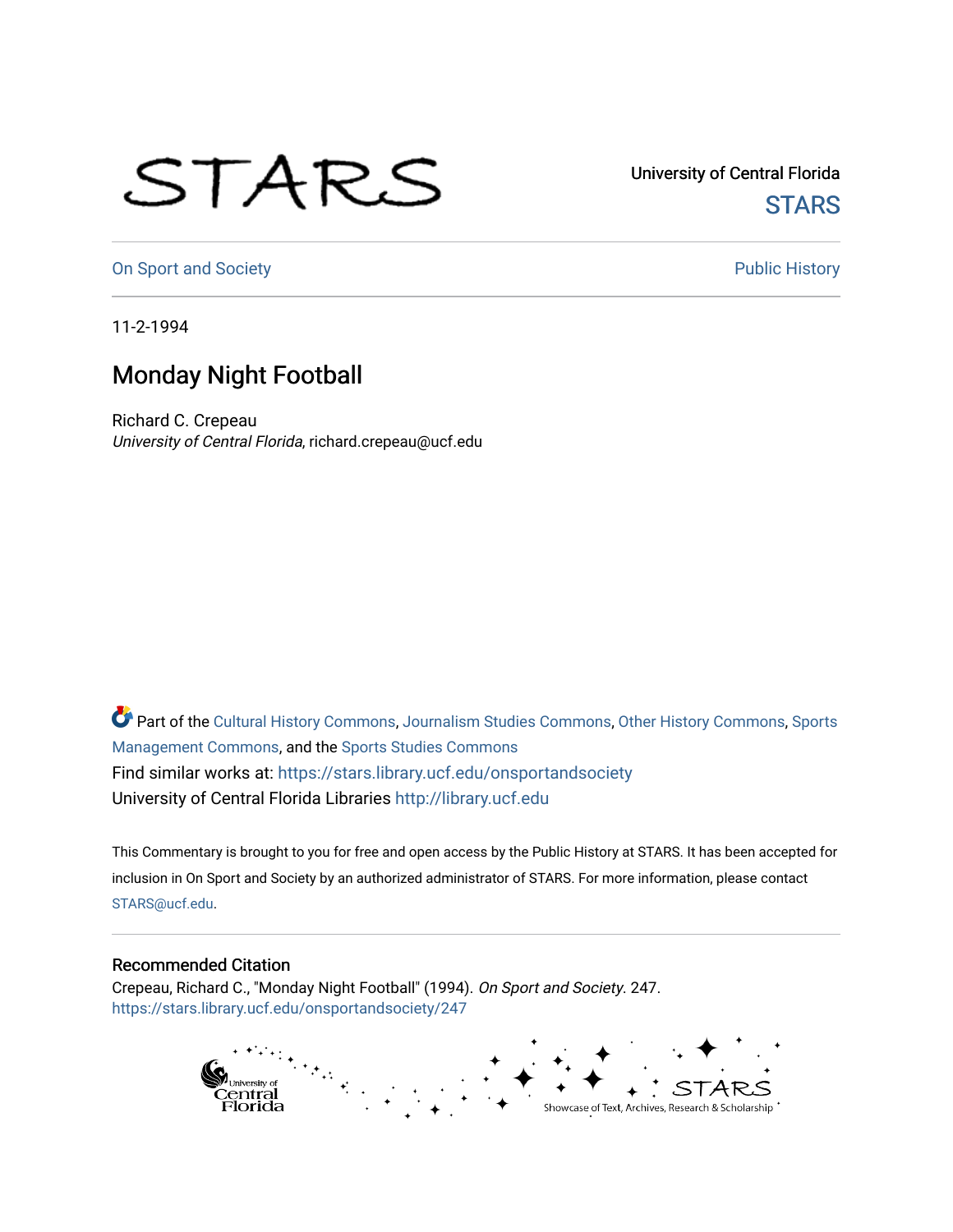## SPORT AND SOCIETY FOR ARETE November 2, 1994

It is the twenty-fifth Anniversary of Monday Night Football. The other networks laughed when ABC announced it was going to take NFL football into prime time. Who would watch? By Monday everyone was suffering from football burnout what with the College games on Saturday, and the double network double-headers on Sunday. It just wouldn't work.

Twenty-five years later Monday Night Football, the creation of Roone Arledge, is a national institution that has changed TV viewing habits, revolutionized the way in which not only football but sport in general is reported, and left a rich legacy in the collective memory of American sports fans.

What was the key to the success of Monday Night Football? Although there is no short answer, clearly Roone Arledge understood those who warned about football burnout by Monday night. Monday night would need to offer more than football. It had to have a character and personality of its own, and it had to be entertaining beyond the game.

To fill these requirements Arledge went out and got a vaudeville act which in style predated vaudeville. Don Meredith and Howard Cosell were the city slicker-country bumpkin tandem with deep roots in American folklore. As a bonus they were a cowboy and a Jew. A down-home guy and a loudmouth. Perfect!

The beauty of the act was how naturally both Cosell and Meredith played their parts and how occasionally their genuine mutual animosity came through to the couch. There was both humor and pathos, a lethal and winning combination. And there were stereotypes ozooing from the booth.

They offered great and memorable moments both individually and together. The verbal exchanges were marvelous with Howard using his pseudo-power vocabulary featuring the routine misuse of words, running up against the homespun phrases of Dandy Don. Howard always wanted to tell it like it is, while Don would put us to bed with "the dogs bark and the caravan moves on," followed by his vocal rendition of "Turn Out the Lights, the Party's Over." That song became a marking point at which the losing team could no longer mount a comeback.

There were so many great moments over the years. One night in the Astrodome in the midst of a blowout with Judge Hofhienz's